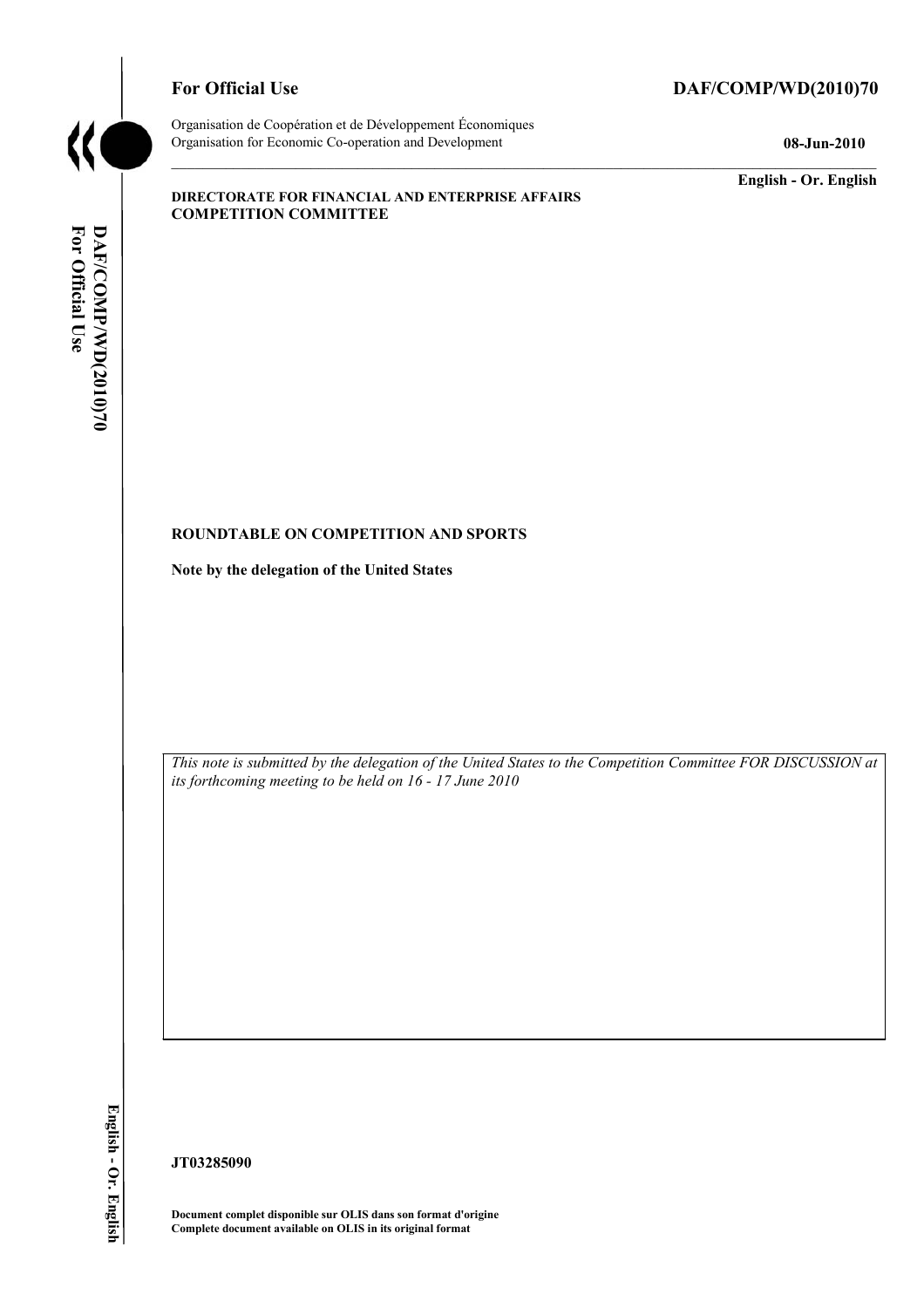#### **ROUNDTABLE ON COMPETITION AND SPORTS**

#### **-- Note by the United States --**

1. Section 1 of the Sherman Act prohibits agreements among competitors that unreasonably restrain trade,<sup>1</sup> a prohibition that both the Antitrust Division of the United States Department of Justice and private parties are authorised to enforce. In part because sports leagues and competitions require some agreements among competing, separately operated teams in order to structure on-field competition,<sup>2</sup> United States courts have been routinely required to deal with private antitrust challenges involving sports leagues and sanctioning bodies.<sup>3</sup> All such cases have been brought by private parties, however. Since 1970, the federal enforcement agencies' involvement in sports cases has consisted of filing *amicus* briefs designed to assist, as a "friend of the court," in the adjudication of private disputes.

2. In the United States, competition policy issues in professional sports have arisen mainly with respect to the four most popular leagues—Major League Baseball (MLB), the National Basketball Association (NBA), the National Football League (NFL), and the National Hockey League (NHL). Each of these leagues is organised as a joint venture of separate businesses. Each has a central office responsible for many operating decisions, such as determining the schedule of games for each season, but the individual teams are separately owned and operated and team owners participate in significant decisions made by the league as representatives of their respective teams. The leagues pool revenues to varying degrees, but each team is a separate profit centre and team profitability varies widely within a league.<sup>4</sup>

3. In the United States, some competition policy issues have arisen in non-team professional sports, such as golf and auto racing. These issues typically concern the conduct of sanctioning bodies, such as the PGA TOUR, which governs men's golf, and the National Association for Stock Car Auto Racing (NASCAR). These bodies generally operate much like a sports league's central office in determining the schedule of events and in licensing broadcast rights. In these sports, however, no business entities comparable to the teams in the four major leagues participate in decision making.

 $\mathbf{1}$ 1 See Leegin Creative Leather Products, Inc. v. PSKS, Inc., 551 U.S. 877, 885 (2007); State Oil Co. v. Khan, 522 U.S. 3, 10 (1997).

 $\overline{c}$  the context of college football involved "an industry in which horizontal restraints on competition are 2 See generally, NCAA v. Board of Regents, 468 U.S. 85, 101 (1984) (noting that an antitrust challenge in essential if the product is to be available at all").

 by a rival league. *E.g.* United States Football League v. NFL, 842 F.2d 1335 (2d Cir. 1988); American <sup>3</sup> Section 2 of the Sherman Act prohibits the acquisition or maintenance of monopoly power through exclusionary conduct. A few sports cases have involved allegations by one league of exclusionary conduct Football League v. NFL, 323 F.2d 124 (4th Cir. 1963); Philadelphia World Hockey Club, Inc. v. Philadelphia Hockey Club, Inc., 351 F. Supp. 462 (E.D. Pa. 1972).

 owned by the league, but substantial control over each is vested in its "operator/investor." Because of this <sup>4</sup> The U.S. professional soccer league, Major League Soccer (MLS), is organised differently. All teams are separate control, MLS has been treated much the same as the four major sports leagues under the antitrust laws. See Fraser v. MLS, 284 F.3d 47, 53–56 (1st Cir. 2002).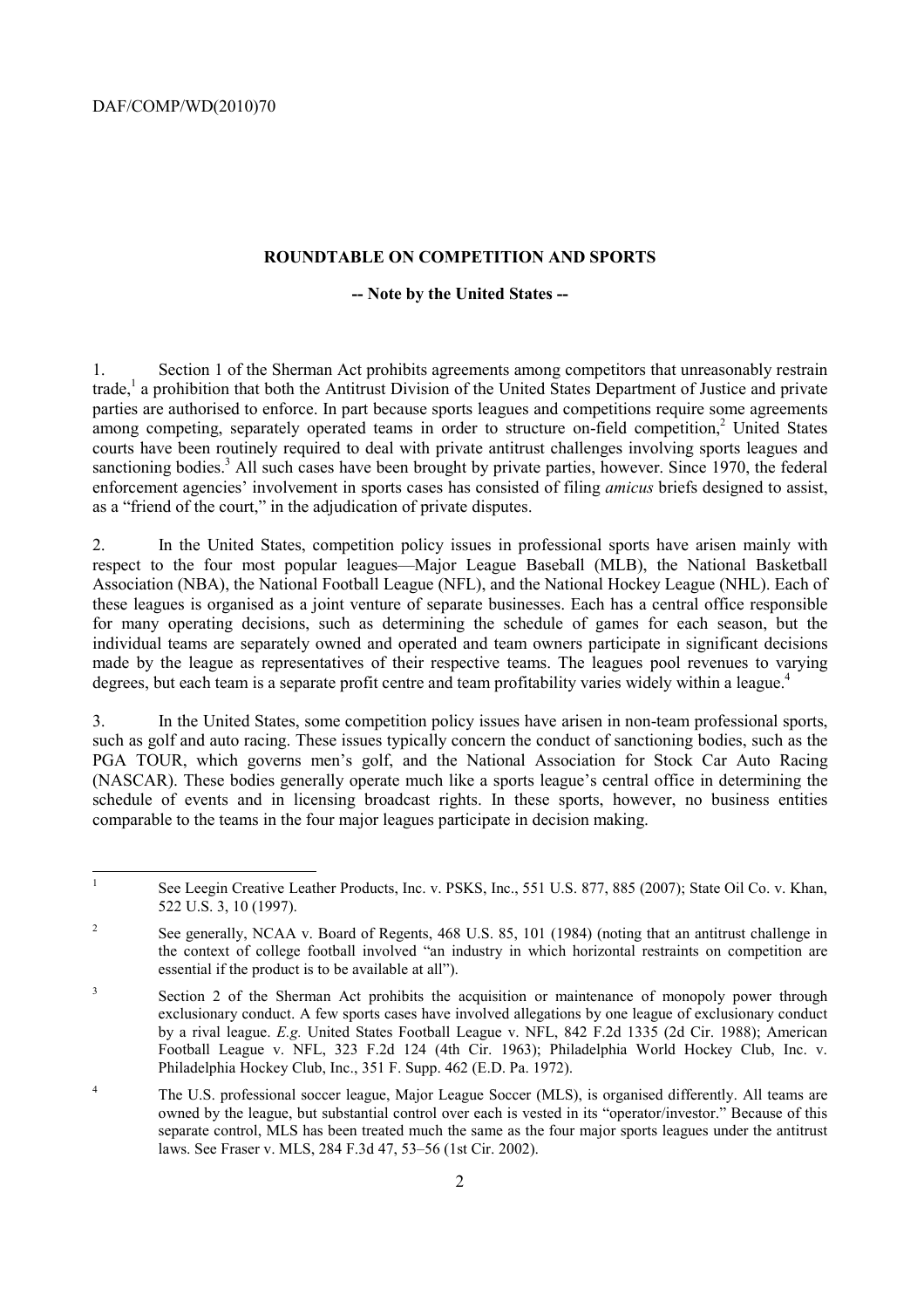# **1. The Single-Entity Issue with Professional Sports Leagues**

4. A critical legal issue in this area is when, if ever, a sports league structured as a joint venture of separately owned teams should be considered a single economic entity for antitrust purposes. Under U.S. Supreme Court precedent, Section 1 of the Sherman Act does not apply to agreements among subsidiaries of a single firm or agreements among any other parties that are considered members of a single economic entity.<sup>5</sup> It is therefore important to decide when, if ever, a sports league (or other form of joint venture) should be treated as a single-entity.<sup>6</sup>

5. On May 24, the Supreme Court addressed this issue in the *American Needle* case.7 The case arose from the National Football League's decision to grant a single, exclusive license for use on apparel to all the team's logos and trademarks. A hat manufacturer denied a license filed suit, arguing that the exclusive license violated the Sherman Act as an agreement among competing firms (*i.e.* the teams). The complaint was dismissed by the district court. The court of appeals, adopting the approach suggested by its precedent, held that the single entity issue had to be addressed "one facet of a league at a time,"<sup>8</sup> and found that, at least with respect to licensing of team logos and trademarks, the NFL acted as a single economic entity.<sup>9</sup> It therefore affirmed the dismissal of the complaint.

6. The Supreme Court unanimously reversed the court of appeals on the basis that the NFL teams "compete in the market for intellectual property" so collective licensing decisions "by the NFL teams . . . 'depriv[e] the marketplace of independent centres of decision-making.'"10 Even if the relevant decisions were not directly made by the teams, but rather the league's licensing entity. NFL Properties, the Court held that its actions were not those of a single economic entity because it acted as an instrumentality of the teams.11 Consequently, the Court remanded the case to the lower court for further proceedings consistent with the Supreme Court's holding that the collective conduct at issue must be analysed under the rule of reason.

 would be lawful under the Sherman Act either because the teams "must co-operate in the production and 7. The Court also observed, however, that many collective actions by the teams in a sports league scheduling of games" or because of league interests in maintaining competitive balance.<sup>12</sup> As the Court's observation suggests, sports league cases raise unique issues because, with respect to *on-field* interaction, the separately owned and operated teams have no choice but to agree about the structure of competition between them, and antitrust law must accommodate that reality. Yet the distinction between on-field decisions and business-side decisions can be elusive, and the terms in which courts make that distinction will affect the law regarding other kinds of joint ventures as well. Because competitor collaboration is both

 $\overline{5}$ 5 See Copperweld Corp. v. Independence Tube Corp., 467 U.S. 752, 767 (1984).

 entity. Prior to that case, the NFL was always unsuccessful in arguing that it had acted as a single economic 6 With the exception of the lower court decisions in the American Needle case discussed in the following paragraphs, no sports league appears to have been found by a court to have acted as a single economic entity. See Sullivan v. NFL, 34 F.3d 1091, 1099 (1st Cir. 1994) (restraint on franchise ownership); Los Angeles Memorial Coliseum Commission v. NFL, 726 F.2d 1381, 1387–90 (9th Cir. 1984) (franchise location restraints); McNeil v. NFL, 790 F. Supp. 871, 878–80 (D. Minn. 1992) (labour market restraint).

<sup>7</sup> American Needle Inc. v. NFL, S. Ct.  $(May 24, 2010)$ .

<sup>8</sup> Chicago Professional Sports Ltd. v. NBA, 95 F.3d 593, 596 (7th Cir. 1996).

<sup>9</sup> American Needle Inc. v. NFL, 38 F.3d 736, 742–44 (7th Cir. 2008).

<sup>&</sup>lt;sup>10</sup> American Needle Inc. v. NFL,  $\_\_\_\$ S. Ct.  $\_\_\_$ , slip opinion at 12.

 $11$  Id. at 17.

 $12$  Id. at  $18-19$ .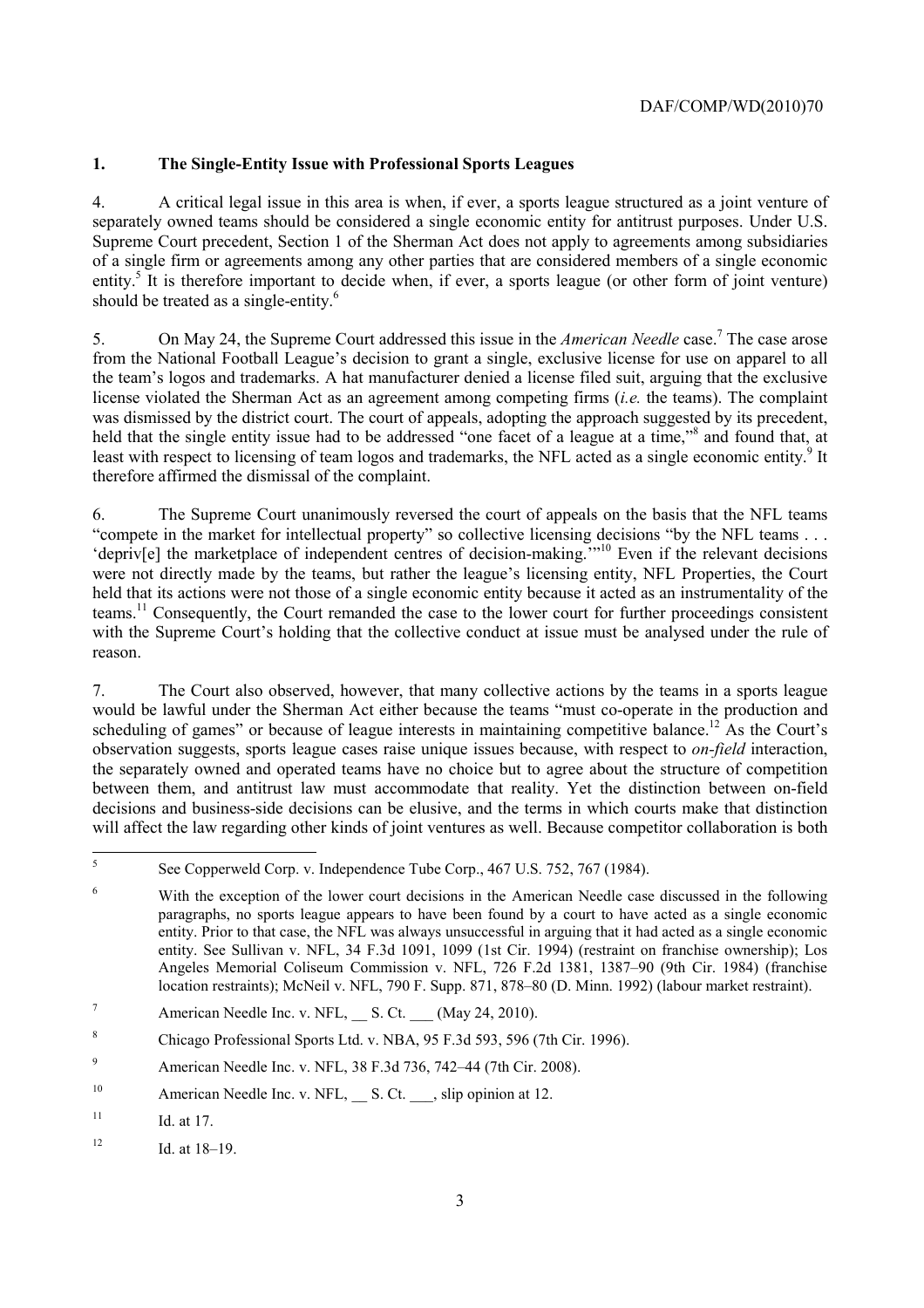a major source of innovation and efficiencies and a dangerous opportunity for concerted, anticompetitive conduct, this is an area where the careful development of sound rules is essential, and it is thus important to keep in mind the facts that make sports league cases distinct from many others.

### **2. Antitrust Cases Involving Professional Sports under Section 1 of the Sherman Act**

 decision noted complexities arising from the fact that co-operation among teams can be procompetitive in 8. As the Supreme Court has recently observed: "The rule of reason is the accepted standard for testing whether a practice restrains trade in violation of § 1. . . . In its design and function the rule distinguishes between restraints with anticompetitive effect that are harmful to the consumer and restraints stimulating competition that are in the consumer's best interest."<sup>13</sup> Although the United States has experienced a great deal of Section 1 litigation involving sports leagues, the cases have yielded little insight into the unique issues arising in the application of the rule of reason to sports. One appeals court markets where the league competes with other forms of entertainment, yet anticompetitive in markets where the scope of competition is much narrower.<sup>14</sup> Another recognised "the need for accommodation" among interdependent enterprises" in a sports league.<sup>15</sup>

#### *2.1 Intellectual Property Licensing*

 in support and because of contrary evidence proffered by MLB that it lacked market power and that its 9. A recent case similar to *American Needle* involved licensing of team logos and trademarks by MLB. The licensing for all MLB teams is done collectively by the league, which declined to grant a license to a company producing small stuffed bears displaying markings associated with particular teams or players. That company sued, claiming that MLB licensing was properly characterised as a cartel and therefore violated the antitrust laws. That claim was rejected for failure to proffer any admissible evidence licensing achieved significant efficiencies.<sup>16</sup> One judge wrote a concurring opinion notable for its application of the ancillary restraints doctrine, as well as for the fact that the author—Judge Sotomayor now sits on the Supreme Court. The opinion characterised MLB's collective licensing as a legitimate joint venture, rather than merely a cartel, and found that the aspects of the venture resembling price fixing were reasonably necessary to achieve its pro-competitive purposes.<sup>17</sup>

#### *2.2 Franchise Location and Ownership*

10. League rules on franchise location and ownership have often been challenged under the antitrust laws. The best known of these cases involved the attempt by the Oakland Raiders NFL team to move to Los Angeles. At the time, an NFL rule required unanimous consent of the team owners, which was not forthcoming. A jury found that the rule, and its application to prevent the Raiders' move, violated the antitrust laws, and that verdict was upheld on appeal.<sup>18</sup> In a later appeal on damages, however, the same court of appeals held that the opportunity to put an NFL team in Los Angeles belonged to the league and therefore the considerable value of that opportunity had to be deducted from the damages awarded to the

 $13$ See Leegin Creative Leather Products, Inc. v. PSKS, Inc., 551 U.S. 877, 885–86 (2007).

<sup>14</sup> Sullivan v. NFL, 34 F.3d 1091, 1112 (1st Cir. 1994).

<sup>15</sup> Fraser v. MLS, 284 F.3d 47, 58 (1st Cir. 2002).

<sup>&</sup>lt;sup>16</sup> MLB Properties v. Salvino, Inc., 542 F.3d 290, 315–21 (2d Cir. 2008).

<sup>&</sup>lt;sup>17</sup> Id. at  $337-40$  (Sotomayor, J., concurring).

<sup>18</sup> Los Angeles Memorial Coliseum Commission v. NFL, 726 F.2d 1381 (9th Cir. 1984); but see NBA v. SDC Basketball Club, Inc., 815 F.2d 562 (9th Cir. 1987) (reversing summary judgment against the NBA on its rule requiring league approval before moving a team).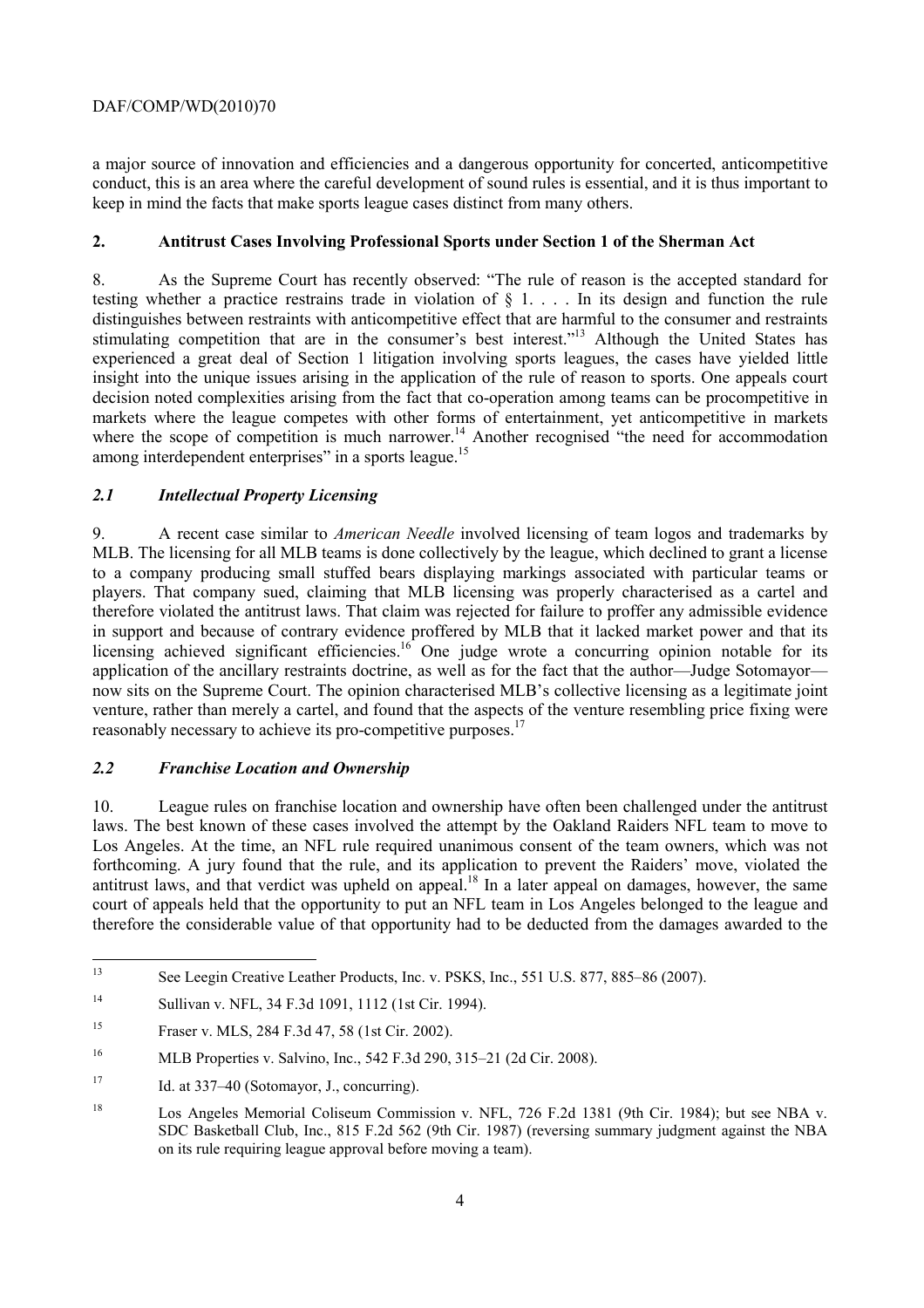Raiders.<sup>19</sup> At issue in another case were the NFL's rules requiring approval by team owners of all transfers of ownership and the NFL's policy against public ownership. A jury held that the rule and policy violated the antitrust laws. On appellate review, the court rejected most of the NFL's contentions regarding errors of fact and law but found that other trial errors necessitated retrial.<sup>20</sup> The case was then settled.

# *2.3 League Membership*

11. By way of contrast, teams have been largely unsuccessful when claiming that the major professional sports leagues violated the antitrust laws by refusing their admission into the league. The bestknown such case involved a team from the short-lived World Football League, which sought membership in the NFL after its league failed. The court rejected the claim on the grounds that the team was not complaining about a restraint on competition, but rather about the inability to share in the NFL's profits.<sup>21</sup>

# *2.4 Equipment Standards*

12. Antitrust litigation on equipment standards has been infrequent, although limited success was achieved by a golf club manufacturer in one case. When the PGA TOUR adopted a rule barring certain popular clubs, their manufacturer and several players using the clubs invoked the antitrust laws and obtained a preliminary injunction.<sup>22</sup> In the most recent appeals court decision in this area, which involved decisions on permissible automobile transmissions made by a sanctioning body for auto races, the court held that it need not consider the "fairness of those decisions" and that unless "decisions are corrupted by coercion from competitors of the disadvantaged supplier," any exclusionary effect on that supplier is merely "the incidental result of defining the rules of a particular game."<sup>23</sup>

# *2.5 Real-Time Data*

13. One final decision of note addressed a media company's attempt to establish that the PGA TOUR violated the antitrust laws in preventing it from disseminating the real-time golf tournament scoring information compiled by the PGA TOUR. The court held that the media company was attempting to free ride off the PGA TOUR's significant investment in providing real-time scoring information to the public.<sup>24</sup>

# *2.6 Conclusion*

14. These cases demonstrate, again, that the distinction between the rules of play and the rules of business competition can be challenging to identify precisely, making sports cases both difficult and *sui generis.* Enforcers and courts must proceed carefully to ensure that procompetitive collaboration is allowed to go forward while anticompetitive combination is limited, giving consumers the benefit of both on- and off-field competition.

 $19$ 19 Los Angeles Memorial Coliseum Commission v. NFL, 791 F.2d 1356, 1371–73 (9th Cir. 1986).

<sup>20</sup> Sullivan v. NFL, 34 F.3d 1091 (1st Cir. 1994).

<sup>&</sup>lt;sup>21</sup> Mid-South Grizzlies v. NFL, 720 F.2d 772, 784–87 (3d Cir. 1983). Similar is Seattle Totems Hockey Club, Inc. v. NHL, 783 F.2d 1347, 1350 (9th Cir. 1986).

 district court noted, however, that it "does not substitute its independent judgment for the judgment of the 22 Gilder v. PGA TOUR, 727 F. Supp. 1333 (D. Ariz. 1989), affirmed, 936 F.2d 417 (9th Cir. 1991). The sport's governing body as long as the rule adopted is reasonable, without self-interest or self-dealing among the decision-makers, and where those affected have had some opportunity for input into the decision-making process." Id. at 1336–37.

<sup>23</sup> Brookins v. International Motor Contest Association, 219 F.3d 849, 854 (8th Cir. 2000).

<sup>&</sup>lt;sup>24</sup> Morris Communications Corp. v. PGA TOUR, Inc., 364 F.3d 1288, 1295–96 (11th Cir. 2004).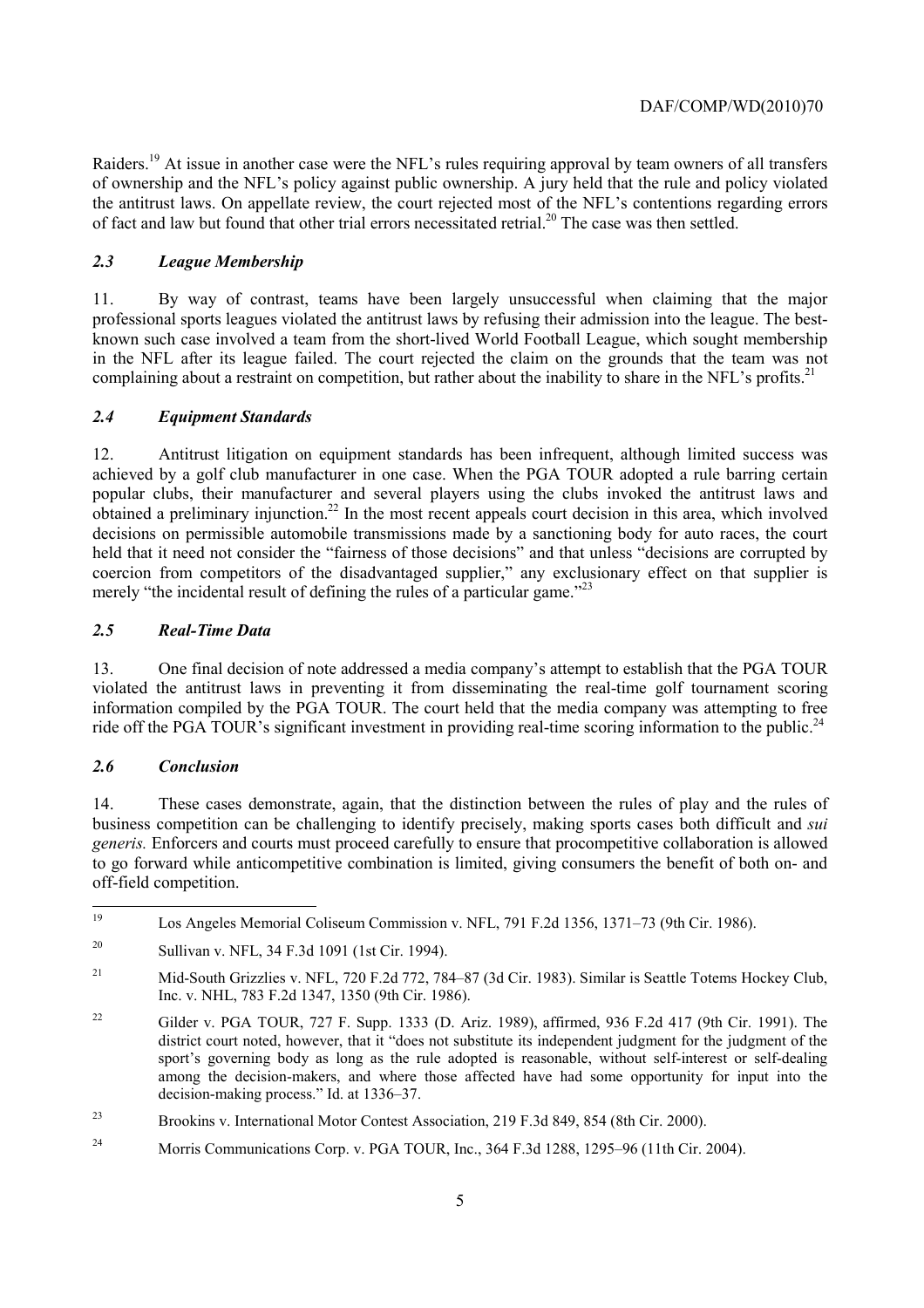### **3. The Relevant Market in Professional Sports**

 the definition of the relevant market. The Supreme Court appears to have addressed sports market 15. Few judicial antitrust decisions involving professional sports have devoted significant attention to definition just twice: a 1959 decision involving the promotion and broadcasting of boxing upheld a lower court's determination that the relevant market was limited to championship boxing matches,<sup>25</sup> and a 1984 decision involving the broadcasting of college football games approved the lower courts' determination that the relevant market was limited to "college football broadcasts."<sup>26</sup>

 16. Recent decisions, however, have suggested that a professional sport faces competition from many and varied sources. The appeals court decision in *American Needle* observed that the NFL "competes with other forms of entertainment for an audience of finite (if extremely large) size, and the loss of audience members to alternative forms of entertainment necessarily impacts the individual teams' success."<sup>27</sup> In the case discussed above involving licensing by MLB, the appeals court cited evidence that the league competes with both other sports and with non-sports licensors in licensing team logos.<sup>28</sup> Whether these factors will lead courts to adopt broader market definitions remains an open issue.

17. A very recent decision illustrates the importance of pinpointing the competition issue in a sports case and of defining a market relevant to that issue. Although this lesson is valuable in all of antitrust law (outside the cartel area), it is especially valuable in sports cases.29 A sports league or sanctioning body is apt to operate in multiple markets with widely varying competitive conditions, and which market or markets are implicated by a particular practice is not always obvious.<sup>30</sup> This particular case involved NASCAR, which sanctions stock car races, including the premier "Sprint Cup" events. A race track that was rejected as a venue for a Sprint Cup race claimed that that rejection violated the antitrust laws. The claim was dismissed for failure to properly assess substitutes for Sprint Cup races from the perspective of fans attending the races,<sup>31</sup> despite the race track's contention that the fan perspective was not appropriate for defining the relevant market because the competition at issue was that among race tracks to host Sprint Car races $^{32}$ 

 $25$ 25 International Boxing Club of New York, Inc. v. United States, 358 U.S. 242, 250–51 (1959).

<sup>&</sup>lt;sup>26</sup> National Collegiate Athletic Association v. Board of Regents of the University of Oklahoma, 468 U.S. 85, 111–12 (1984).

<sup>&</sup>lt;sup>27</sup> American Needle Inc. v. NFL, 538 F.3d 736, 743 (7th Cir. 2008), reversed on other grounds, S. Ct. (May 24, 2010); see also Chicago Professional Sports Ltd. v. NBA, 95 F.3d 593, 596 (7th Cir. 1996) (observing that the NBA is "in competition with a thousand other producers of entertainment").

<sup>&</sup>lt;sup>28</sup> MLB Properties v. Salvino, Inc., 542 F.3d 290, 298–300 (2d Cir. 2008); see also Henderson Broadcasting Corp. v. Houston Sports Association, 647 F. Supp. 292, 297 (S.D. Tex. 1986) (rejecting a proposed relevant market limited to radio advertising on Houston Astros baseball games).

<sup>29</sup>  teams, the court defined a distinct market for "sports capital and skill" in which there were relatively few 29 Many markets have been involved in sports cases, and some are unique to sports. For example, in analysing the competitive effects of NFL's rule that team owners could not own other professional sports potential competitors. See North American Soccer League v. NFL, 670 F.2d 1249, 1260 (2d Cir. 1982).

 (declining to overrule the jury determination that the relevant market was limited to NFL football but 30 See Los Angeles Memorial Coliseum Commission v. NFL, 726 F.2d 1381, 1392–94 (9th Cir. 1984) observing that "market definition is especially difficult" in professional sports and recognising that NFL football competes with other forms of entertainment).

<sup>&</sup>lt;sup>31</sup> Kentucky Speedway, LLC v. NASCAR, 588 F.3d 908 (6th Cir. 2009).

<sup>32</sup> Id. at 914, 917.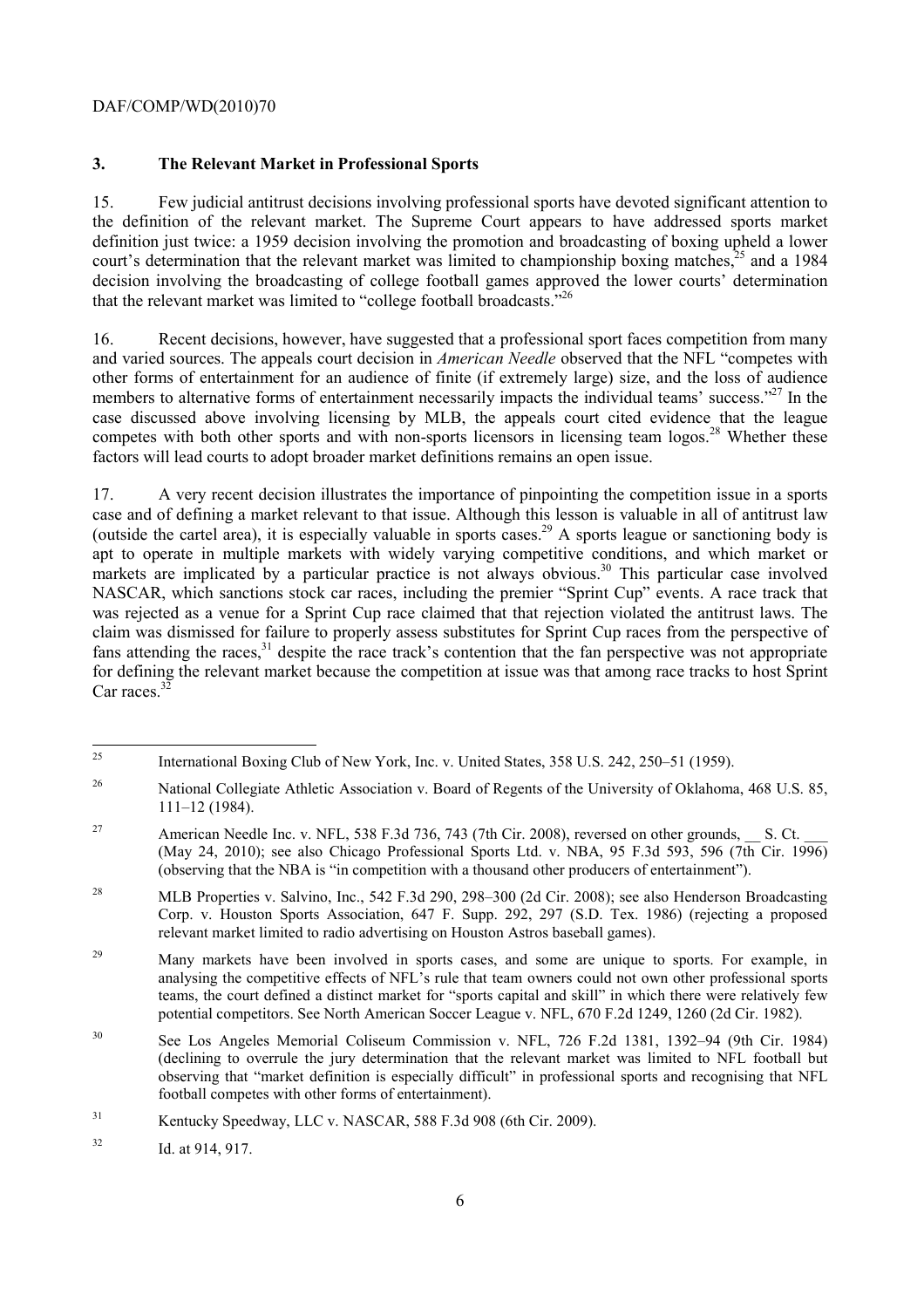# **4 Limitations on the Application of Antitrust Law to Professional Sports**

### *4.1 The Baseball Exemption*

18. Antitrust law is an exercise of the congressional power to regulate "interstate commerce." Based on the then-prevailing understanding of those words, the Supreme Court in 1922 held that the Sherman Act did not apply to the conduct of a professional baseball league because the exhibition of professional baseball games was neither commerce nor interstate.<sup>33</sup> Within two decades, Supreme Court decisions greatly expanded the definition of "interstate commerce," and the Court determined that Congress had not "intended to freeze the proscription of the Sherman Act within the mould of then-current judicial decisions defining commerce power."<sup>34</sup> Uniquely with respect to baseball,<sup>35</sup> however, the Court gave controlling weight to the doctrine of *stare decisis* and declined in 1972 to overturn baseball's judicially created exemption from the antitrust laws.<sup>36</sup> Eventually, Congress enacted legislation that eliminated the exemption with respect only to the major league player market, so that the antitrust laws now apply in the same way in all major professional sports leagues to disputes between the players and the league.<sup>3</sup>

# *4.2 The Non-Statutory Labour Exemption*

19. Players in major professional team sports leagues in the United States are represented by unions, which negotiate pay and working condition issues with the team owners. Restraints on pay and working conditions arising in a collective bargaining relationship are subject to the "non-statutory labour exemption" from the antitrust laws.<sup>38</sup> The exemption was crafted by the courts to reflect "a proper accommodation between the congressional policy favouring collective bargaining under [federal labour law] and the congressional policy favouring free competition in business markets."<sup>3</sup>

20. In the 1970s, several decisions held that the non-statutory labour exemption did not apply to the rules of major professional sports leagues restricting player mobility, and those decisions led to the negotiation of contracts between the owners and the players' unions providing for substantially greater

 $33$ 33 Federal Baseball Club of Baltimore, Inc. v. National League of Professional Baseball Clubs, 259 U.S. 200 (1922).

<sup>34</sup> United States v. South-Eastern Underwriters Association, 322 U.S. 533, 557 (1944).

<sup>&</sup>lt;sup>35</sup> The Supreme Court also specifically rejected the extension of the baseball exemption to other professional sports. See Radovich v. NFL, 352 U.S. 445, 449–52 (1957); International Boxing Club of New York, Inc. v. United States, 348 U.S. 236 (1955).

 (1953). The precise scope of the exemption is not entirely settled. One court held that the exemption was Piazza v. MLB, 831 F. Supp. 420, 433–38 (E.D. Pa. 1993). The view generally taken is that the exemption 36 See Flood v. Kuhn, 407 U.S. 258, 282–84 (1972); Toolson v. New York Yankees, Inc., 346 U.S. 356 limited to restraints in the players market, and hence did not apply in a dispute over franchise relocation. extends to all of the business of baseball. See, *e.g.* Charles O. Finley & Co. v. Kuhn, 569 F.2d 527, 541 (7th Cir. 1978).

<sup>37</sup> Curt Flood Act of 1998, Public Law 105-297, § 3, 112 Stat. 2824 (codified at 15 U.S.C. § 26b).

<sup>&</sup>lt;sup>38</sup> The antitrust laws do apply to labour agreements outside the collective bargaining relationship with "the potential for restraining competition in the business market in ways that would not follow naturally from elimination of competition over wages and working conditions." Connell Construction Co. v. Plumbers & Steamfitters Local Union No. 100, 421 U.S. 616, 635 (1975); see also United Mine Workers of America v. Pennington, 381 U.S. 657, 665–69 (1965); Allen Bradley Co. v. Local Union 3, International Brotherhood of Electrical Workers, 325 U.S. 797, 806–11 (1945).

<sup>&</sup>lt;sup>39</sup> Connell Construction, 421 U.S. at 622–23; see also Local Union No. 189, Amalgamated Meat Cutters & Butchers Workmen of North America v. Jewel Tea Co., 381 U.S. 657, 692–93 (1965).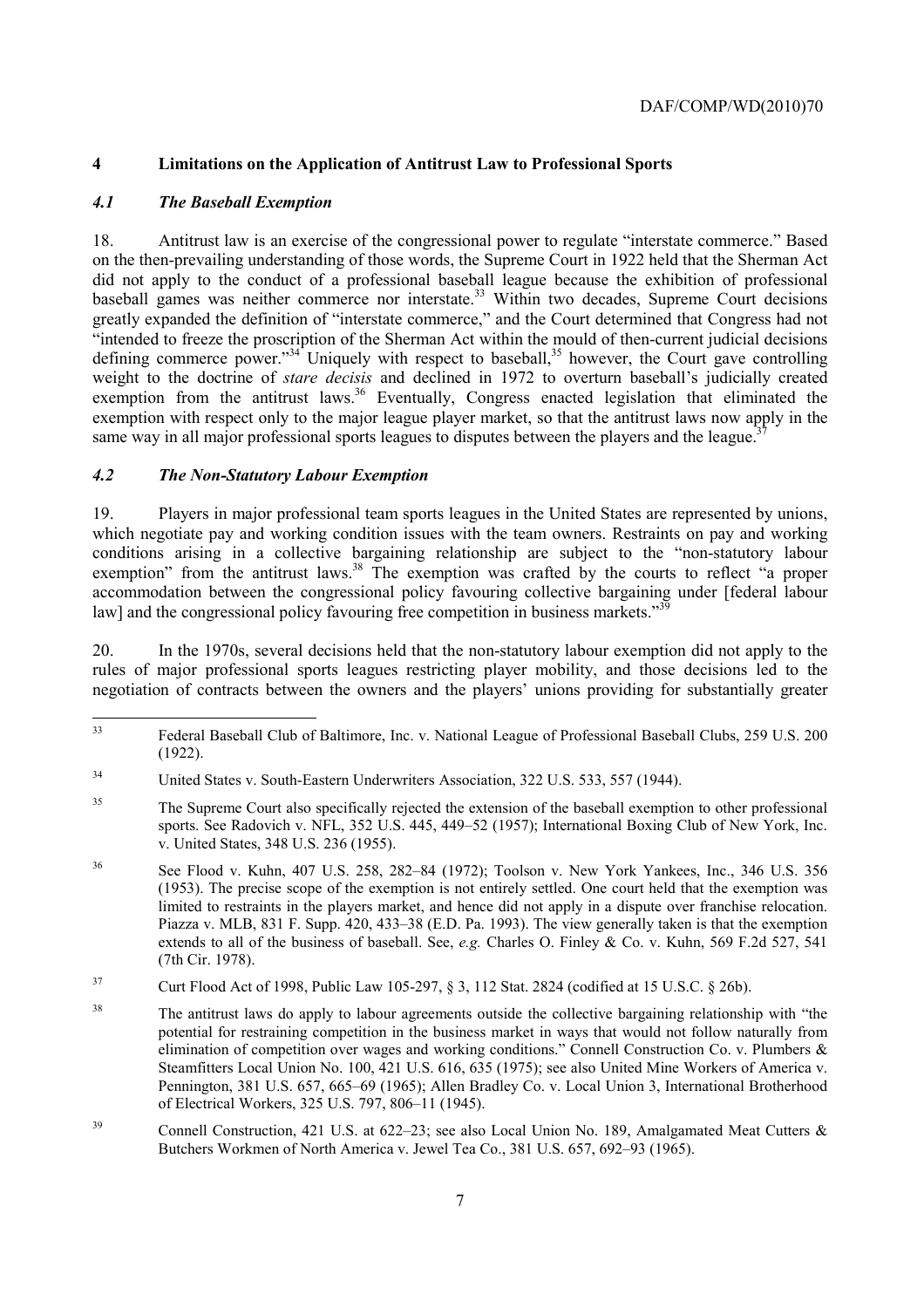player mobility.40 The best-known case concerned an NFL rule requiring compensation to a team when one of its players is signed by a rival team, and the court of appeals determined that the rule had been imposed on the players union rather than bargained for.<sup>41</sup> In antitrust litigation involving the NBA and NHL, the courts held that the exemption did not apply on the view that it could not be invoked to advantage employers in a dispute with workers.<sup>42</sup>

21. More recent decisions, however, have consistently held that player market restraints are protected by the non-statutory labour exemption whenever they were within agreements negotiated with the players unions.<sup>43</sup> For example, one case held that the exemption applied to the NFL rule barring participation in the player draft for three football seasons after high school graduation.<sup>44</sup>

22. A recurring issue in antitrust litigation between major professional sports leagues and their players is the application of the non-statutory labour exemption after the expiration of the collective bargaining agreement.<sup>45</sup> The rationale of the exemption certainly applies while the players and the league bargain toward a new agreement, but the Supreme Court has held that the exemption continues to apply even after a bargaining impasse is reached.<sup>46</sup> To avoid the application of the non-statutory labour exemption, the union representing NFL players was disbanded in 1989, so the players could pursue antitrust litigation against the league. $47$ 

#### *4.3 Sports Broadcasting*

 and a major television network was prohibited under the terms of an injunction entered as a result of an 23. Also exempt from the antitrust laws are some activities related to broadcasting of professional sports. The Sports Broadcasting Act of 1961 exempted from the antitrust laws the pooling of sponsored broadcast rights for sale as a package by the professional baseball, basketball, football, and hockey leagues.48 The Act overturned the decision of a district court declaring that the contract between the NFL

44 Clarett v. NFL, 369 F.3d 124 (2d Cir. 2004).

 $\overline{40}$ See Lawrence M. Kahn, "Sports, Antitrust Enforcement and Collective Bargaining," 54 Antitrust Bulletin 857, 868–76 (2009).

 held that the exemption did not apply because the rule was adopted unilaterally by the NFL when no 41 Mackey v. NFL, 543 F.2d 606, 615–16 (8th Cir. 1976). In an earlier challenge to the same rule, the court contract was in effect. Kapp v. NFL, 390 F. Supp. 73, 85–86 (N.D. Cal. 1974), affirmed, 586 F.2d 644 (9th Cir. 1978).

<sup>42</sup> Robertson v. NBA, 389 F. Supp. 867, 884–89 (S.D.N.Y. 1975); Philadelphia World Hockey Club, Inc. v. Philadelphia Hockey Club, Inc., 351 F. Supp. 462, 496-500 (E.D. Pa. 1972).

<sup>43</sup>*E.g.* Wood v. NBA, 809 F.2d 954 (2d Cir. 1987); McCourt v. California Sports, Inc., 600 F.2d 1193 (6th Cir. 1986); Zimmerman v. NFL, 632 F. Supp. 398 (D.D.C. 1986).

<sup>45</sup> See, *e.g.* NBA v. Williams, 45 F.3d 684 (2d Cir. 1995); Powell v. NFL, 888 F.2d 559 (8th Cir. 1989).

<sup>46</sup> Brown v. Pro Football, Inc., 518 U.S. 231 (1996).

<sup>47</sup> See Powell v. NFL, 764 F. Supp. 1351, 1354 (D. Minn. 1991).

 licensing agreement prohibits televising any games, other than those "within the home territory of a 48 Public Law 87-331, 75 Stat. 732 (codified at 15 U.S.C. § 1291–95). The exemption does not apply if the member club of the league on a day when such club is playing a game at home." 15 U.S.C. § 1292. An amendment to the Act exempted from the antitrust laws the merger of the NFL with the rival American Football League. Public Law 89-800, 80 Stat. 1515 (codified at 15 U.S.C. § 1291).